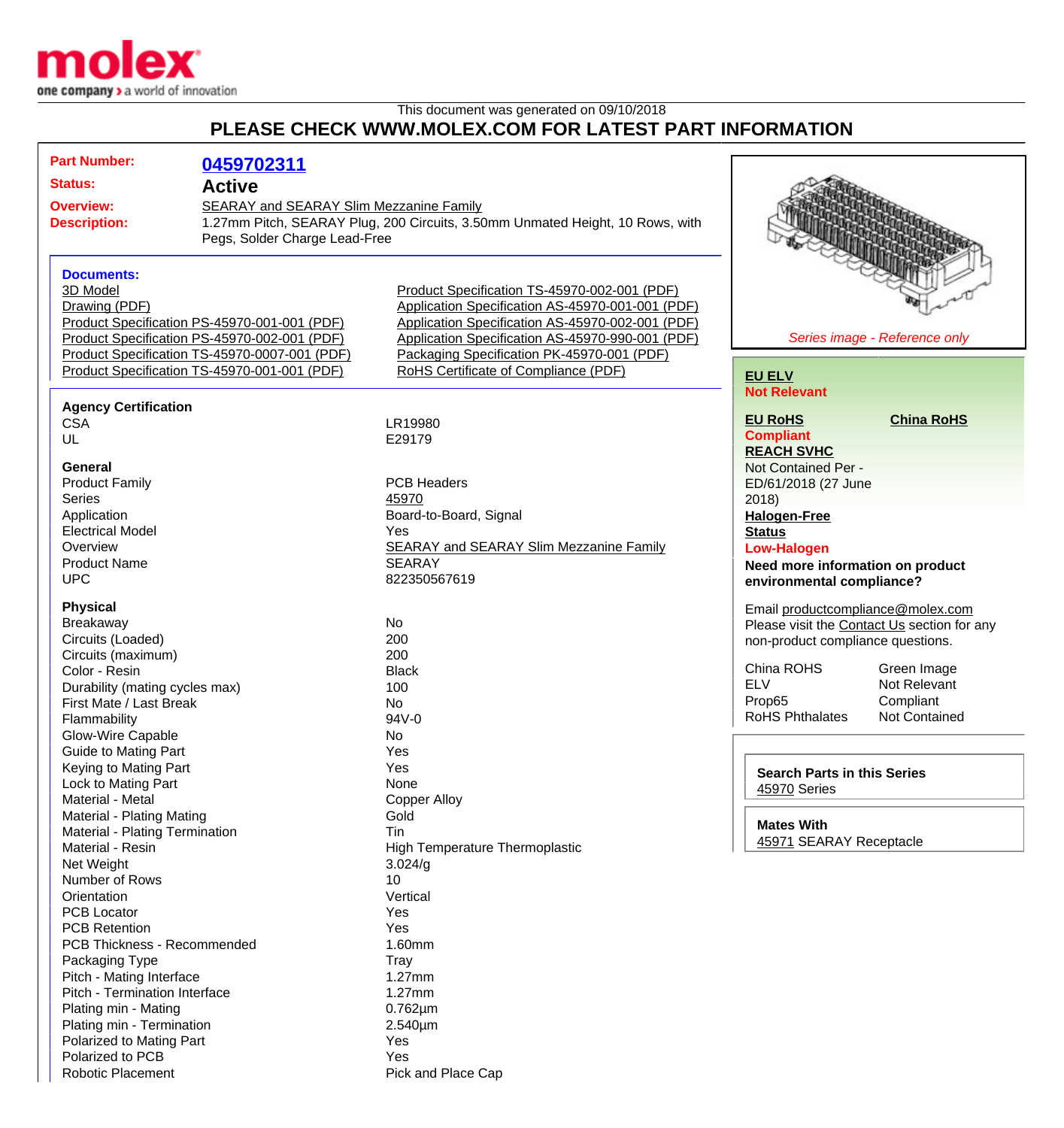| Shrouded<br>Stackable<br>Surface Mount Compatible (SMC)<br>Temperature Range - Operating<br><b>Termination Interface: Style</b><br><b>Unmated Height</b>                             | <b>No</b><br><b>No</b><br>Yes<br>$-55^\circ$ to $+125^\circ$ C<br>Surface Mount<br>3.50mm                                                                 |  |  |  |
|--------------------------------------------------------------------------------------------------------------------------------------------------------------------------------------|-----------------------------------------------------------------------------------------------------------------------------------------------------------|--|--|--|
| <b>Electrical</b><br>Current - Maximum per Contact<br>Voltage - Maximum                                                                                                              | 2.7A<br>240V AC                                                                                                                                           |  |  |  |
| <b>Solder Process Data</b><br>Duration at Max. Process Temperature (seconds)<br>Lead-freeProcess Capability<br>Max. Cycles at Max. Process Temperature<br>Process Temperature max. C | 003<br><b>REFLOW</b><br>001<br>260                                                                                                                        |  |  |  |
| <b>Material Info</b>                                                                                                                                                                 |                                                                                                                                                           |  |  |  |
| <b>Reference - Drawing Numbers</b><br><b>Application Specification</b>                                                                                                               | AS-45970-001-001, AS-45970-002-001,<br>AS-45970-990-001                                                                                                   |  |  |  |
| <b>Electrical Model Document</b><br>Packaging Specification<br><b>Product Specification</b>                                                                                          | EE-45970-007, EE-45970-010, EE-45970-015,<br>EE-46556-0085<br>PK-45970-001<br>PS-45970-001-001, PS-45970-002-001,<br>TS-45970-0007-001, TS-45970-001-001, |  |  |  |
| S-Parameter Model<br><b>Sales Drawing</b><br>Symbol/Footprint Data                                                                                                                   | TS-45970-002-001<br>SP-45970-007, SP-45970-010, SP-45970-015<br>RSD-45970-002, RSD-45970-4130, SD-45970-001-001<br>SYM-45970-2311                         |  |  |  |

## This document was generated on 09/10/2018 **PLEASE CHECK WWW.MOLEX.COM FOR LATEST PART INFORMATION**